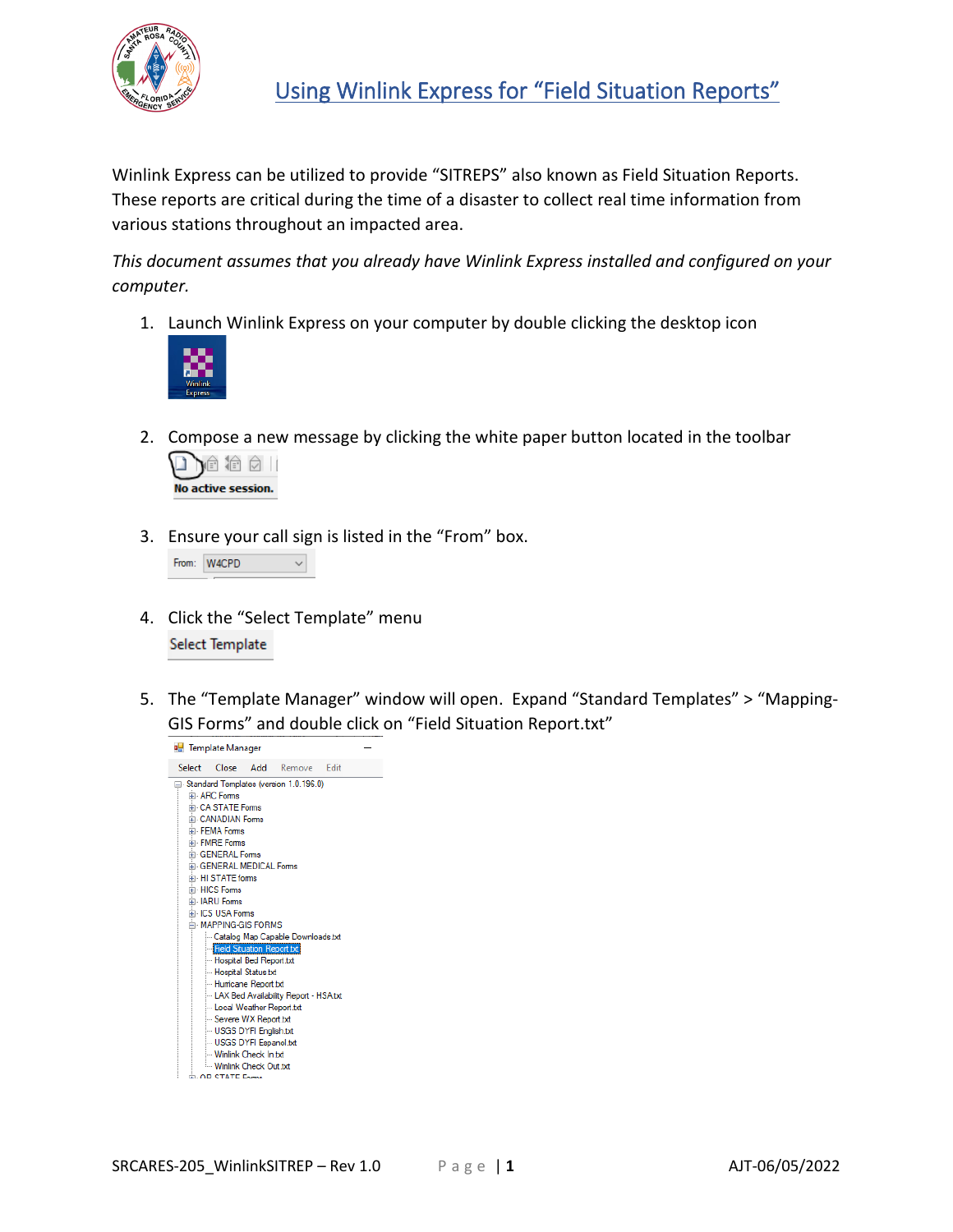

6. A new web browser window will appear with the "Field Situation Report" form

| <b>FIELD SITUATION REPORT</b>              |                           |           |
|--------------------------------------------|---------------------------|-----------|
|                                            | Santa Rosa County FL      |           |
| Setup Click to add an agency or group name | Load Field Situation data | Form info |

7. At the top of the form, verify it says "Field Situation Report Santa Rosa County FL"

| <b>FIELD SITUATION REPORT</b> |  |  |  |
|-------------------------------|--|--|--|
| Santa Rosa County FL          |  |  |  |
| Load Field Situation data     |  |  |  |

If not:

a. In the left-hand corner, single left click "Setup"

| ____ |  |
|------|--|

b. A dialog box will pop up that says "Enter Agency/Group Title", type in "Santa Rosa County FL " and then single left click "Ok"

| This page says           |  |  |
|--------------------------|--|--|
| Enter Agency/Group Title |  |  |
| Santa Rosa County FL     |  |  |
|                          |  |  |

8. Once the form is displayed, click in the "Date/Time Secured" field to populate the current date and time from your computer. A window will pop up with your current date and time, single left-click "OK"

|                                                                                                                                                    | Date time:           |  |  |
|----------------------------------------------------------------------------------------------------------------------------------------------------|----------------------|--|--|
| <b>FIELD SITUATION REPORT</b>                                                                                                                      | 2022-06-05 21:53:547 |  |  |
| Santa Rosa County FL                                                                                                                               |                      |  |  |
| Load Field Situation data                                                                                                                          | OK<br>Cancel         |  |  |
| Express recipients, this form is sent as plain text in the message body.<br>s page is submittefd No changes or editing of this message are allowed |                      |  |  |
|                                                                                                                                                    |                      |  |  |
| E/TIME: 2022-06-05 21:52:12Z<br>TASK#                                                                                                              |                      |  |  |

- 9. Fill in the form:
	- a. In the "Precedence" box, click the drop down area to the right and select the appropriate precedence for this message.
		- i. (R) Routine should be selected for most messages
		- ii. (Z) Flash is reserved for initial enemy contact messages or operational combat messages of extreme urgency
		- iii. (O) Immediate is reserved for messages relating to situations gravely affecting the security of the nation or a jurisdiction
		- iv. (P) Priority is reserved for all traffic requiring expeditious action by the addressee or for conducting operations in progress when ROUTINE precedence will not suffice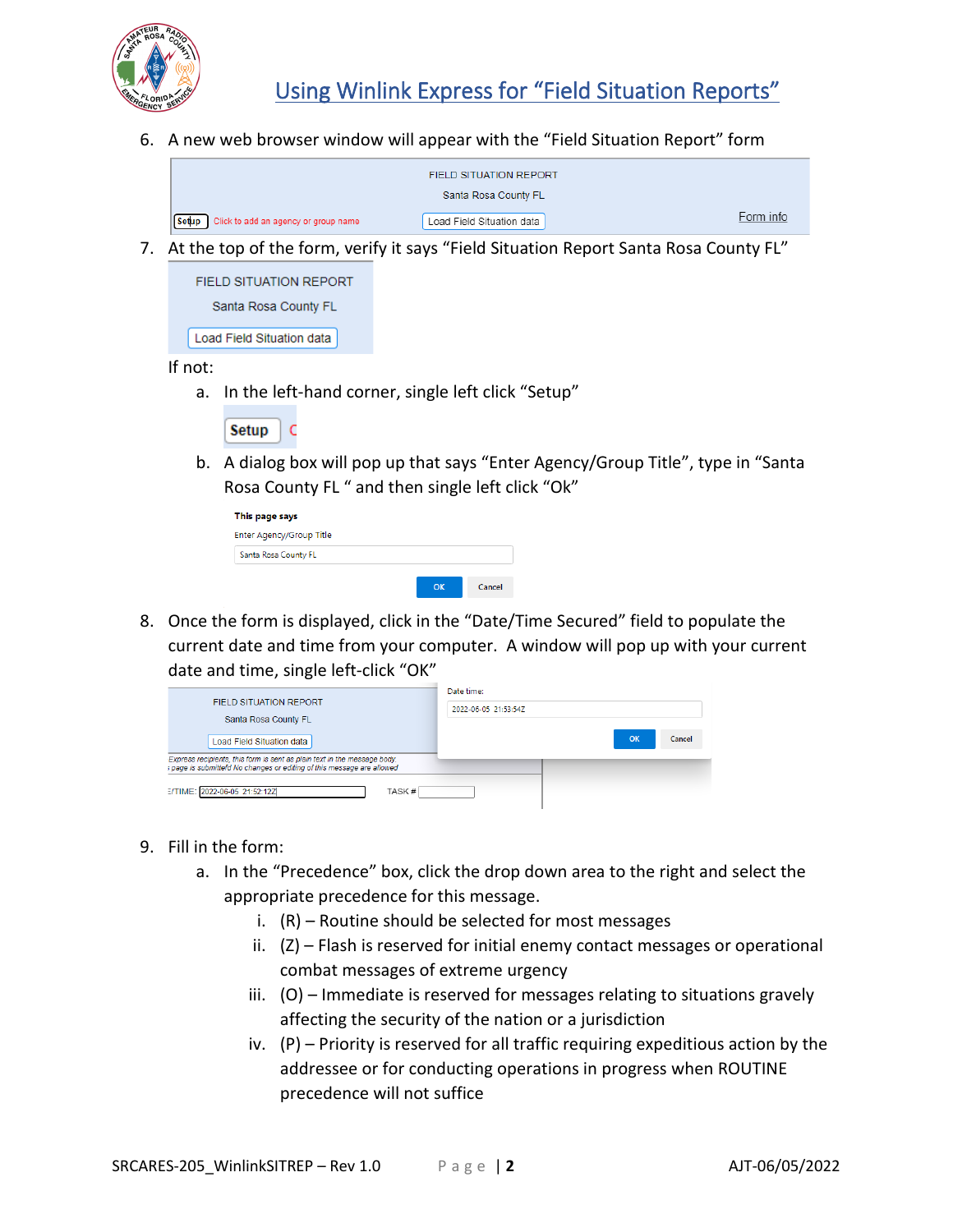

## Using Winlink Express for "Field Situation Reports"

- b. In the "Task #" field, for exercise and practice enter the 6 digit date code 060322. For real life activations, your Incident Commander will provide this information.
- c. The "From" box should contain your callsign
- d. In the "To" box type "NFL-SRCEOC;K4SRC-1". This ensures that both the primary and secondary ARES station receive the form.
	- i. NFL-SRCEOC is the tactical address of Santa Rosa County's EOC
	- ii. K4SRC-1 is the alternate ARES station
- e. The "INFO (CC)" box may be left empty
- f. Box 1 "Is there an EMERGENT/LIFE SAFETY NEED", if for exercise or practice, always select "No". If during a real event there is in fact a life safety event, please select yes but remember that this is not a replacement for calling 911.
- g. In box 2, fill in your City, County, and State. The "Territory" box is used for your FEMA region. If in Florida, please type in "FEMA R4"

2. City Pace County: Santa Rosa State: FL Territory: FEMA R4

h. In box 3, please enter your current GPS coordinates. If for exercise/practice please only use 3 decimal points in the LAT and Long. If during a real event, please utilize your full GPS coordinates. Your "MGRS" and "Grid" square information will fill in automatically once the GPS coordinates are entered.

3. Latitude and longitude: LAT 30.6458  $\begin{array}{|c|c|c|c|}\n\hline\n\text{LON} & -87.1250 \\
\hline\n\end{array}$ MGRS 16RDU8802290355 Grid EM60kp LAT and LON are required to map this SpotRep. If enterin<br>By default LAT, LON and MGRS to the center of the grid s mal Degree format or from an a ed in Express Seti

i. In boxes 4 through 11, please provide the current and accurate information related to your situation. For example, if your power was out, in box 9 you would select "No" and in the comment box below it provide the name of your power company. Please fill out boxes 4 through 11 thoroughly and accurately.

9. Commercial Power functioning? ○ YES ● NO ○ UNSTABLE-Brown outs/blinking lights **Gulf Power** 

- j. In box 12, provide any relevant comments to your situation such as when your power went out, time of damage, etc.
- k. In box 13, enter your name and callsign unless the information was provided to you by a third party then enter their information.
- 10. Upon completion of the form, review your entries for correct spelling and appropriate information then click "Submit" at the bottom of the form.

Submit

11. A message will display advising you to click "OK" and then close your web browser window.

| This page says                                                                                                                                                           |  |  |
|--------------------------------------------------------------------------------------------------------------------------------------------------------------------------|--|--|
| To complete your form submission, click OK and close the open<br>prowser window. You will return to the new message window so you<br>can post your message to the outbox |  |  |
|                                                                                                                                                                          |  |  |